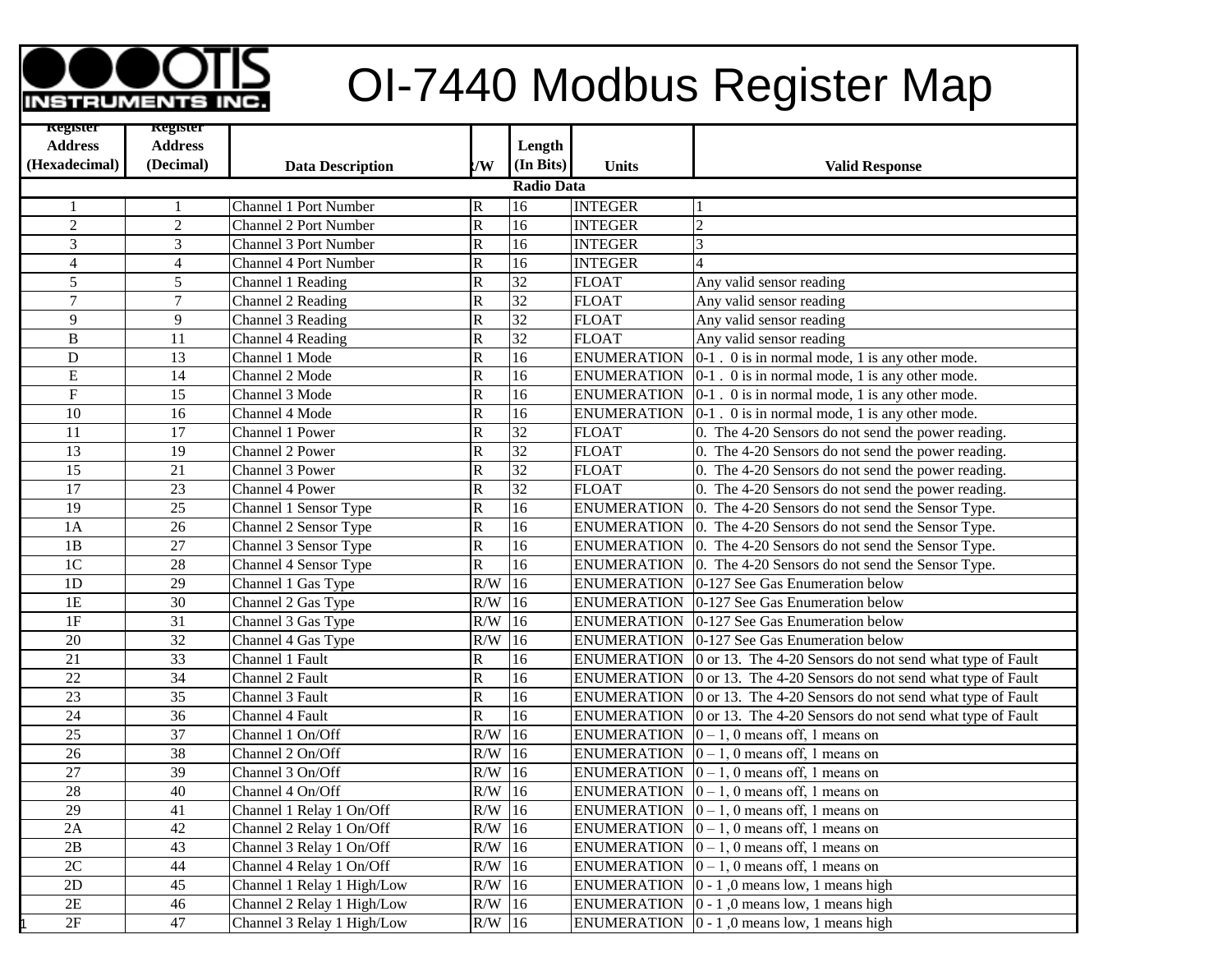| 30              | 48              | Channel 4 Relay 1 High/Low      | $R/W$ 16 |    | <b>ENUMERATION</b> | $0 - 1$ , 0 means low, 1 means high                                                |
|-----------------|-----------------|---------------------------------|----------|----|--------------------|------------------------------------------------------------------------------------|
| 31              | 49              | Channel 1 Relay 1 Set Point     | R/W 32   |    | FLOAT              | Float < 2000. When writing it needs to be less than the scale.                     |
| $\overline{33}$ | 51              | Channel 2 Relay 1 Set Point     | R/W 32   |    | <b>FLOAT</b>       | Float < 2000. When writing it needs to be less than the scale.                     |
| 35              | 53              | Channel 3 Relay 1 Set Point     | R/W 32   |    | <b>FLOAT</b>       | $Float < 2000. When writing it needs to be less than the scale.$                   |
| 37              | 55              | Channel 4 Relay 1 Set Point     | R/W 32   |    | <b>FLOAT</b>       | $Float < 2000. When writing it needs to be less than the scale.$                   |
| 39              | $\overline{57}$ | Channel 1 Relay 1 Latch/Unlatch | $R/W$ 16 |    | <b>ENUMERATION</b> | $ 0 - 1 $ , 0 means unlatch, 1 means latch                                         |
| 3A              | 58              | Channel 2 Relay 1 Latch/Unlatch | R/W      | 16 | <b>ENUMERATION</b> | $ 0 - 1 $ , 0 means unlatch, 1 means latch                                         |
| 3B              | 59              | Channel 3 Relay 1 Latch/Unlatch | R/W      | 16 | <b>ENUMERATION</b> | $ 0 - 1 $ , 0 means unlatch, 1 means latch                                         |
| 3C              | 60              | Channel 4 Relay 1 Latch/Unlatch | R/W      | 16 | <b>ENUMERATION</b> | $ 0 - 1 $ , 0 means unlatch, 1 means latch                                         |
| 3D              | 61              | Channel 1 Relay 2 On/Off        | R/W      | 16 | <b>ENUMERATION</b> | $ 0-1, 0$ means off, 1 means on                                                    |
| 3E              | 62              | Channel 2 Relay 2 On/Off        | R/W      | 16 | <b>ENUMERATION</b> | $0 - 1$ , 0 means off, 1 means on                                                  |
| $3\mathrm{F}$   | 63              | Channel 3 Relay 2 On/Off        | R/W      | 16 | <b>ENUMERATION</b> | $ 0-1, 0$ means off, 1 means on                                                    |
| 40              | 64              | Channel 4 Relay 2 On/Off        | R/W      | 16 | <b>ENUMERATION</b> | $ 0-1, 0$ means off, 1 means on                                                    |
| 41              | 65              | Channel 1 Relay 2 High/Low      | R/W      | 16 | <b>ENUMERATION</b> | $ 0 - 1 $ , 0 means low, 1 means high                                              |
| 42              | 66              | Channel 2 Relay 2 High/Low      | R/W      | 16 | <b>ENUMERATION</b> | $ 0 - 1 $ , 0 means low, 1 means high                                              |
| 43              | 67              | Channel 3 Relay 2 High/Low      | R/W      | 16 | <b>ENUMERATION</b> | $ 0 - 1 $ , 0 means low, 1 means high                                              |
| 44              | 68              | Channel 4 Relay 2 High/Low      | R/W      | 16 | <b>ENUMERATION</b> | $ 0 - 1 $ , 0 means low, 1 means high                                              |
| 45              | 69              | Channel 1 Relay 2 Set Point     | R/W      | 32 | <b>FLOAT</b>       | Float < 2000. When writing it needs to be less than the scale.                     |
| 47              | 71              | Channel 2 Relay 2 Set Point     | R/W      | 32 | <b>FLOAT</b>       | Float < 2000. When writing it needs to be less than the scale.                     |
| 49              | 73              | Channel 3 Relay 2 Set Point     | R/W      | 32 | <b>FLOAT</b>       | Float < 2000. When writing it needs to be less than the scale.                     |
| 4B              | 75              | Channel 4 Relay 2 Set Point     | R/W      | 32 | <b>FLOAT</b>       | $\overline{\text{Float}}$ < 2000. When writing it needs to be less than the scale. |
| 4D              | 77              | Channel 1 Relay 2 Latch/Unlatch | R/W      | 16 | <b>ENUMERATION</b> | $ 0 - 1 $ , 0 means unlatch, 1 means latch                                         |
| 4E              | 78              | Channel 2 Relay 2 Latch/Unlatch | R/W      | 16 | <b>ENUMERATION</b> | $ 0 - 1 $ , 0 means unlatch, 1 means latch                                         |
| $4\mathrm{F}$   | 79              | Channel 3 Relay 2 Latch/Unlatch | R/W      | 16 | <b>ENUMERATION</b> | $ 0 - 1 $ , 0 means unlatch, 1 means latch                                         |
| 50              | 80              | Channel 4 Relay 2 Latch/Unlatch | R/W      | 16 | <b>ENUMERATION</b> | $ 0 - 1 $ , 0 means unlatch, 1 means latch                                         |
| 51              | 81              | Channel 1 Relay 3 On/Off        | $R/W$ 16 |    | <b>ENUMERATION</b> | $ 0-1, 0$ means off, 1 means on                                                    |
| 52              | 82              | Channel 2 Relay 3 On/Off        | $R/W$ 16 |    | <b>ENUMERATION</b> | $ 0-1, 0$ means off, 1 means on                                                    |
| 53              | 83              | Channel 3 Relay 3 On/Off        | $R/W$ 16 |    | <b>ENUMERATION</b> | $0-1$ , 0 means off, 1 means on                                                    |
| 54              | 84              | Channel 4 Relay 3 On/Off        | $R/W$ 16 |    | <b>ENUMERATION</b> | $ 0-1, 0$ means off, 1 means on                                                    |
| 55              | 85              | Channel 1 Relay 3 High/Low      | $R/W$ 16 |    | <b>ENUMERATION</b> | $ 0 - 1 $ , 0 means low, 1 means high                                              |
| 56              | 86              | Channel 2 Relay 3 High/Low      | $R/W$ 16 |    | <b>ENUMERATION</b> | $0 - 1$ , 0 means low, 1 means high                                                |
| 57              | 87              | Channel 3 Relay 3 High/Low      | $R/W$ 16 |    | <b>ENUMERATION</b> | $0 - 1$ , 0 means low, 1 means high                                                |
| 58              | 88              | Channel 4 Relay 3 High/Low      | $R/W$ 16 |    | <b>ENUMERATION</b> | $ 0 - 1 $ , 0 means low, 1 means high                                              |
| 59              | 89              | Channel 1 Relay 3 Set Point     | $R/W$ 32 |    | <b>FLOAT</b>       | Float < 2000. When writing it needs to be less than the scale.                     |
| 5B              | 91              | Channel 2 Relay 3 Set Point     | $R/W$ 32 |    | <b>FLOAT</b>       | Float < 2000. When writing it needs to be less than the scale.                     |
| $5D$            | 93              | Channel 3 Relay 3 Set Point     | $R/W$ 32 |    | <b>FLOAT</b>       | $F$ loat $\lt$ 2000. When writing it needs to be less than the scale.              |
| $5F$            | $\overline{95}$ | Channel 4 Relay 3 Set Point     | $R/W$ 32 |    | <b>FLOAT</b>       | Float < 2000. When writing it needs to be less than the scale.                     |
| 61              | 97              | Channel 1 Relay 3 Latch/Unlatch | $R/W$ 16 |    |                    | ENUMERATION $\vert 0 - 1 \vert$ , 0 means unlatch, 1 means latch                   |
| 62              | 98              | Channel 2 Relay 3 Latch/Unlatch | $R/W$ 16 |    | <b>ENUMERATION</b> | $ 0 - 1 $ , 0 means unlatch, 1 means latch                                         |
| 63              | 99              | Channel 3 Relay 3 Latch/Unlatch | $R/W$ 16 |    | <b>ENUMERATION</b> | 0 - 1,0 means unlatch, 1 means latch                                               |
| 64              | 100             | Channel 4 Relay 3 Latch/Unlatch | $R/W$ 16 |    | <b>ENUMERATION</b> | $ 0 - 1 $ , 0 means unlatch, 1 means latch                                         |
| 65              | 101             | Channel 1 Relay 4 On/Off        | $R/W$ 16 |    | <b>ENUMERATION</b> | $ 0-1, 0$ means off, 1 means on                                                    |
| 66              | 102             | Channel 2 Relay 4 On/Off        | $R/W$ 16 |    | <b>ENUMERATION</b> | $\boxed{0-1}$ , 0 means off, 1 means on                                            |
| 67              | 103             | Channel 3 Relay 4 On/Off        | $R/W$ 16 |    | <b>ENUMERATION</b> | $0 - 1$ , 0 means off, 1 means on                                                  |
| 68              | 104             | Channel 4 Relay 4 On/Off        | $R/W$ 16 |    | <b>ENUMERATION</b> | $ 0-1, 0$ means off, 1 means on                                                    |
| 69              | 105             | Channel 1 Relay 4 High/Low      | $R/W$ 16 |    | <b>ENUMERATION</b> | $0 - 1$ , 0 means low, 1 means high                                                |
| 6A              | 106             | Channel 2 Relay 4 High/Low      | R/W 16   |    |                    | ENUMERATION $\vert 0 - 1 \vert$ , 0 means low, 1 means high                        |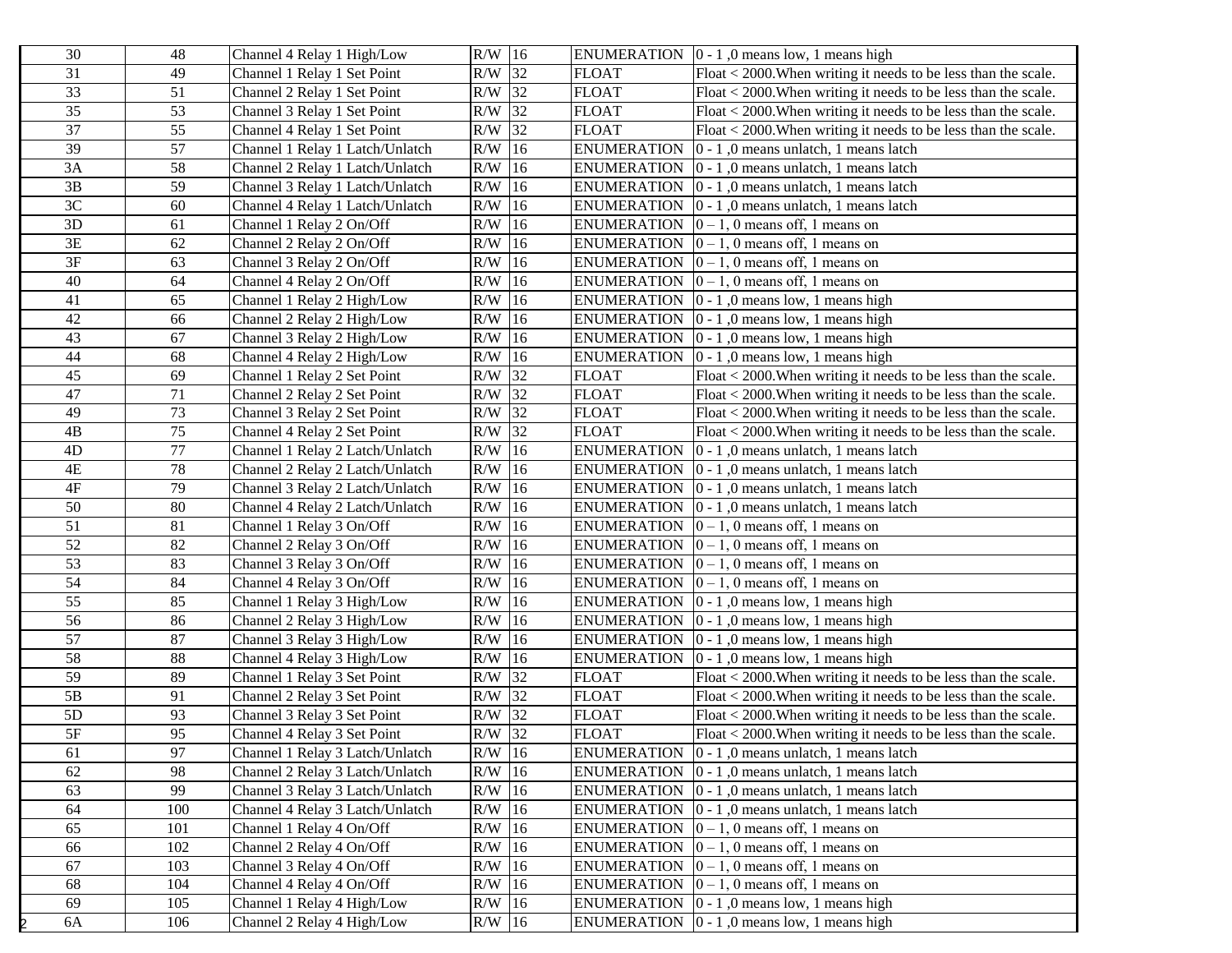| 6B              | 107  | Channel 3 Relay 4 High/Low      | R/W                     | 16                           |                                 | ENUMERATION $\vert 0 - 1 \vert$ , 0 means low, 1 means high               |
|-----------------|------|---------------------------------|-------------------------|------------------------------|---------------------------------|---------------------------------------------------------------------------|
| 6C              | 108  | Channel 4 Relay 4 High/Low      | R/W                     | 16                           | <b>ENUMERATION</b>              | $ 0 - 1 $ , 0 means low, 1 means high                                     |
| 6 <sub>D</sub>  | 109  | Channel 1 Relay 4 Set Point     | R/W                     | 32                           | <b>FLOAT</b>                    | Float < 2000. When writing it needs to be less than the scale.            |
| 6F              | 111  | Channel 2 Relay 4 Set Point     | R/W                     | 32                           | <b>FLOAT</b>                    | Float < 2000. When writing it needs to be less than the scale.            |
| 71              | 113  | Channel 3 Relay 4 Set Point     | R/W                     | 32                           | <b>FLOAT</b>                    | Float < 2000. When writing it needs to be less than the scale.            |
| $\overline{73}$ | 115  | Channel 4 Relay 4 Set Point     | R/W                     | 32                           | <b>FLOAT</b>                    | Float < 2000. When writing it needs to be less than the scale.            |
| $\overline{75}$ | 117  | Channel 1 Relay 4 Latch/Unlatch | R/W                     | 16                           | <b>ENUMERATION</b>              | 0 - 1,0 means unlatch, 1 means latch                                      |
| 76              | 118  | Channel 2 Relay 4 Latch/Unlatch | R/W                     | 16                           | <b>ENUMERATION</b>              | $ 0 - 1 $ , 0 means unlatch, 1 means latch                                |
| 77              | 119  | Channel 3 Relay 4 Latch/Unlatch | $\rm R/W$               | 16                           | <b>ENUMERATION</b>              | $ 0 - 1 $ , 0 means unlatch, 1 means latch                                |
| 78              | 120  | Channel 4 Relay 4 Latch/Unlatch | R/W                     | 16                           | <b>ENUMERATION</b>              | 0 - 1,0 means unlatch, 1 means latch                                      |
| 79              | 121  | Channel 1 Max Scale             | R/W                     | 16                           | <b>INTEGER</b>                  | 0-2000. This is the scale of the sensor on this channel.                  |
| 7A              | 122  | Channel 2 Max Scale             | R/W                     | 16                           | <b>INTEGER</b>                  | 0-2000. This is the scale of the sensor on this channel.                  |
| $7\mathrm{B}$   | 123  | Channel 3 Max Scale             | R/W                     | 16                           | <b>INTEGER</b>                  | 0-2000. This is the scale of the sensor on this channel.                  |
| $7\mathrm{C}$   | 124  | Channel 4 Max Scale             | R/W                     | 16                           | <b>INTEGER</b>                  | 0-2000. This is the scale of the sensor on this channel.                  |
| $7\mathrm{D}$   | 125  | Channel 1 Min Scale             | R/W                     | 16                           | <b>INTEGER</b>                  | -70-0. This is the bottom of the scale.                                   |
| $7\mathrm{E}$   | 126  | Channel 2 Min Scale             | R/W                     | 16                           | <b>INTEGER</b>                  | -70-0. This is the bottom of the scale.                                   |
| $7\mathrm{F}$   | 127  | Channel 3 Min Scale             | R/W                     | 16                           | <b>INTEGER</b>                  | -70-0. This is the bottom of the scale.                                   |
| 80              | 128  | Channel 4 Min Scale             | R/W                     | 16                           | <b>INTEGER</b>                  | -70-0. This is the bottom of the scale.                                   |
|                 |      |                                 |                         | <b>Modbus and Build Data</b> |                                 |                                                                           |
| 1771            | 6001 | <b>Modbus Address</b>           | R/W                     | 16                           | <b>INTEGER</b>                  | $1 - 247$                                                                 |
| 1772            | 6002 | Modbus Baud Rate                | R/W                     | 16                           | <b>INTEGER</b>                  | Valid Baud Rate. See below.                                               |
| 1773            | 6003 | Month                           | R                       | 16                           | <b>INTEGER</b>                  | $1 - 12$                                                                  |
| 1774            | 6004 | Day                             | $\mathsf R$             | 16                           | <b>INTEGER</b>                  | $1 - 31$                                                                  |
| 1775            | 6005 | Year                            | ${\bf R}$               | 16                           | <b>INTEGER</b>                  | $2009 -$                                                                  |
| 1776            | 6006 | Serial Number Character         | ${\bf R}$               | 16                           | <b>ENUMERATION</b>              | 6 This is for the Letter "F" in the serial number.                        |
| 1777            | 6007 | Serial Number                   | $\overline{\text{R}}$   | 32                           | <b>LONG INT</b>                 | $1 - 99999$                                                               |
|                 |      |                                 |                         |                              | <b>Settings in Startup Menu</b> |                                                                           |
| 177C            | 6012 | Relay 4 as Fault Relay          | $\mathbb R$             | 16                           |                                 | ENUMERATION $ 0 - 1, 0$ means normal relay, 1 means Fault Relay           |
| 177D            | 6013 | Relay 1 Fail Safe               | $\overline{\mathbf{R}}$ | 16                           |                                 | ENUMERATION $\vert 0-1, 0 \rangle$ means not Fail Safe, 1 means Fail Safe |
| 177E            | 6014 | Relay 2 Fail Safe               | $\mathbf R$             | 16                           | <b>ENUMERATION</b>              | $ 0-1, 0 $ means not Fail Safe, 1 means Fail Safe                         |
| 177F            | 6015 | Relay 3 Fail Safe               | $\overline{\text{R}}$   | 16                           | <b>ENUMERATION</b>              | $ 0 - 1$ , 0 means not Fail Safe, 1 means Fail Safe                       |
| 1780            | 6016 | Relay 4 Fail Safe               | $\overline{\mathbf{R}}$ | 16                           |                                 | ENUMERATION $\vert 0-1, 0 \rangle$ means not Fail Safe, 1 means Fail Safe |
| 1781            | 6017 | <b>Fault Terminal Fail Safe</b> | $\overline{\text{R}}$   | 16                           |                                 | ENUMERATION $\vert 0-1, 0 \rangle$ means not Fail Safe, 1 means Fail Safe |
|                 |      |                                 |                         | <b>Diagnostics Data</b>      |                                 |                                                                           |
| 2704            | 9988 | Reset                           | $R/W$ 16                |                              | <b>INTEGER</b>                  | $[0, 1]$ . If user sets to 1, resets the unit.                            |
| 2705            | 9989 | Serial Receive Good Count       | R                       | 16                           | <b>UINT</b>                     | $0 - 65535$                                                               |
| 2706            | 9990 | Serial Receive Error Count      | $\overline{\mathbf{R}}$ | 16                           | <b>UINT</b>                     | $0 - 65535$                                                               |
| 2707            | 9991 | Serial Transmit Good Count      | $\rm R$                 | 16                           | <b>UINT</b>                     | $0 - 65535$                                                               |
| 2708            | 9992 | Serial Transmit Error Count     | $\mathsf{R}$            | 16                           | <b>UINT</b>                     | $0 - 65535$                                                               |
| 2709            | 9993 | Radio Receive Good Count        | $\mathsf R$             | 16                           | <b>UINT</b>                     | $0 - 65535$                                                               |
| 270A            | 9994 | Radio Receive Error Count       | ${\bf R}$               | 16                           | <b>UINT</b>                     | $0 - 65535$                                                               |
| 270B            | 9995 | Radio Transmit Good Count       | ${\bf R}$               | 16                           | <b>UINT</b>                     | $0 - 65535$                                                               |
| 270C            | 9996 | Radio Transmit Error Count      | $\mathbf R$             | 16                           | <b>UINT</b>                     | $0 - 65535$                                                               |
| 270D            | 9997 | <b>Uptime Days</b>              | $\mathbf R$             | 16                           | <b>UINT</b>                     | $0 - 65535$                                                               |
| 270E            | 9998 | <b>Uptime Hours</b>             | $\mathbf R$             | 16                           | <b>UINT</b>                     | $0 - 65535$                                                               |
| 270F<br>उ       | 9999 | <b>Uptime Minutes</b>           | ${\bf R}$               | 16                           | <b>UINT</b>                     | $0 - 65535$                                                               |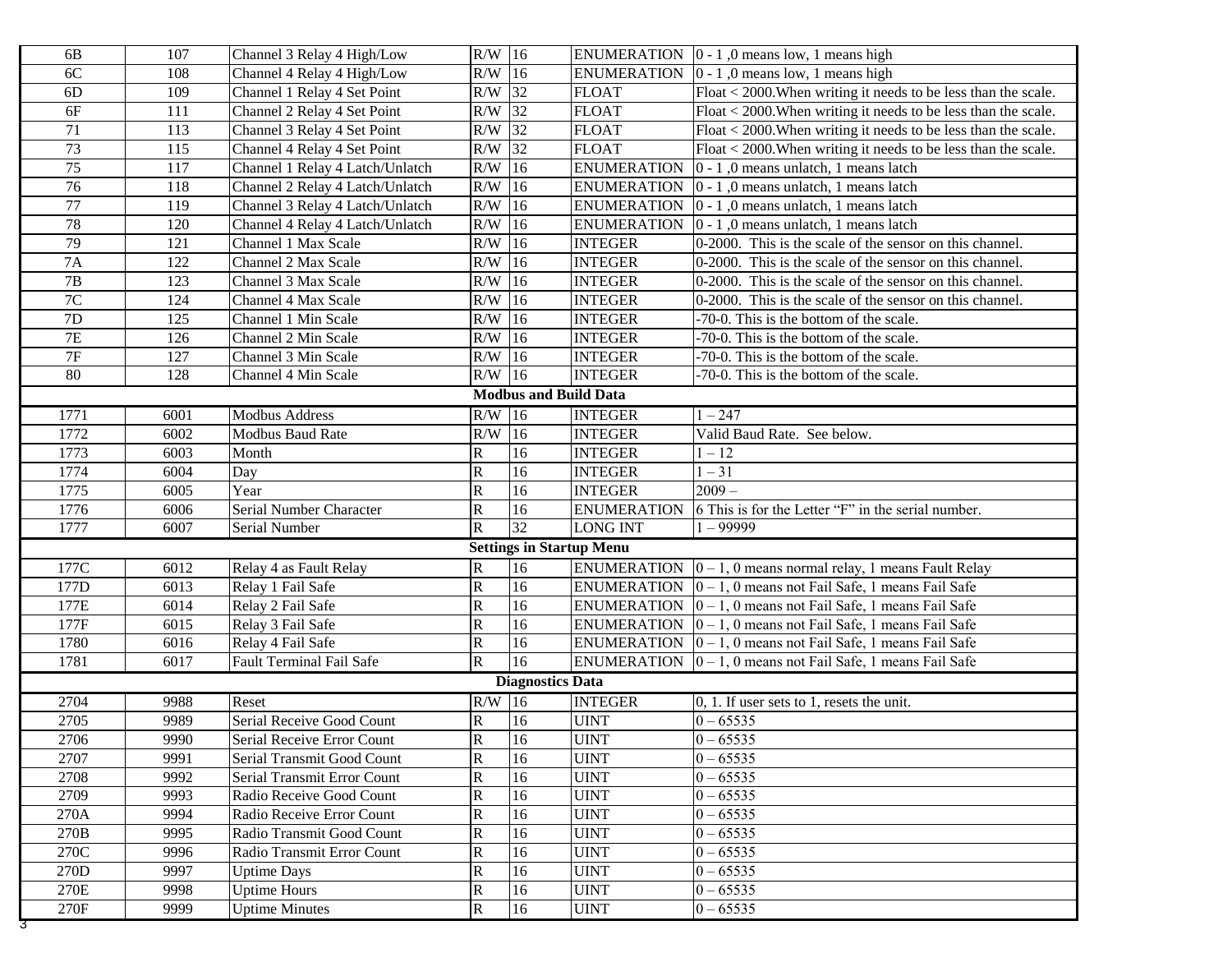| <b>SENSOR</b> | <b>MODE</b>       |              | <b>Valid Baud Rates</b> |
|---------------|-------------------|--------------|-------------------------|
|               | 0 NORMAL          |              | 4800                    |
|               | <b>NULL</b>       |              | 9600                    |
|               | 2 CALIBRATION     |              | 19200                   |
|               | 3 RELAY           |              |                         |
|               | 4 Radio ADD       | <b>FAULT</b> | <b>FAULT</b>            |
|               | 5 Diagnostic/Batt |              | 0 NONE                  |
|               | 6 Advanced Menu   |              | I N/A                   |
|               | Admin Menu        |              | 2 Future Error          |
|               |                   |              | $\sim$ $\sqrt{11/2}$    |

| Serial Number   |                                                         |
|-----------------|---------------------------------------------------------|
| Char            | Char                                                    |
|                 |                                                         |
| $\frac{1}{2}$   |                                                         |
| $\frac{3}{4}$   |                                                         |
|                 |                                                         |
| 5               |                                                         |
| 6               | $\frac{A}{B}$ $\frac{B}{C}$ $\frac{D}{E}$ $\frac{E}{F}$ |
| 7               | G                                                       |
| 8               | $\overline{H}$                                          |
| 9               | I                                                       |
| 10              | $\overline{\mathsf{J}}$                                 |
| $\overline{11}$ | K                                                       |
| $\overline{12}$ | $\frac{1}{N}$                                           |
| $\overline{13}$ |                                                         |
| $\overline{14}$ | $\overline{\mathsf{N}}$                                 |
| 15              | $\overline{\circ}$                                      |
| 16              | $\overline{P}$                                          |
| 17              |                                                         |
| $\overline{18}$ | $\frac{Q}{R}$ $\frac{S}{T}$                             |
| 19              |                                                         |
| 20              |                                                         |
| 21              |                                                         |
| $\overline{22}$ | $\frac{1}{\sqrt{2}}$                                    |
|                 | W                                                       |
| $\frac{23}{24}$ | $\frac{\mathsf{X}}{\mathsf{Y}}$                         |
| $\overline{25}$ |                                                         |
| $\overline{26}$ | Z                                                       |
| 27              | $A\overline{A}$                                         |
| 28              | AB                                                      |
| 29              | AC                                                      |
| 30              | AD                                                      |
| 31              | AE                                                      |
| 32              | AF                                                      |
| 33              | AG                                                      |
| 34              | AH                                                      |
| 35              | Al                                                      |
| 36<br>4         | .<br>AJ                                                 |
|                 |                                                         |

| <b>Valid Baud Rates</b> |
|-------------------------|
| 4800                    |
| 9600                    |
| 19200                   |

|                 | 4 Radio ADD       | <b>FAULT</b> | <b>FAULT</b>                                               |
|-----------------|-------------------|--------------|------------------------------------------------------------|
|                 | 5 Diagnostic/Batt |              | 0 NONE                                                     |
|                 | 6 Advanced Menu   |              | $1$ N/A                                                    |
|                 | 7 Admin Menu      |              | 2 Future Error                                             |
|                 |                   |              | $3$ N/A                                                    |
|                 |                   |              | $4$ N/A                                                    |
|                 | Char              |              | $5$ N/A                                                    |
|                 | A                 |              | $6$ N/A                                                    |
| 2               | B                 |              | 7 Future Error                                             |
| 3               | C                 |              | 8 N/A                                                      |
| 4               | D                 |              | $9$ N/A                                                    |
| $\sqrt{5}$      | F                 |              | 10 When Sensor is wired, it means no sensor is connected   |
| 6               |                   |              | $11$ N/A                                                   |
| 7               | G                 |              | 12 Future Error                                            |
| 8               | H                 |              | 13 Unspecified Error on sensor unit. Shown only on Monitor |
| 9               |                   |              | $14$ N/A                                                   |
| 10 <sub>1</sub> | J                 |              | 15 Monitor Fault                                           |

| 12                |   | <b>SENSOR TYPE</b> |                  |
|-------------------|---|--------------------|------------------|
| 13                | M | <b>NUM</b>         | <b>SENSOR</b>    |
| 14                | N |                    | $0$ EC           |
| 15                | Ω |                    | $1$ IR           |
| 16                | D |                    | 2 CB             |
| 17                | Q |                    | 3 MOS            |
| 18                | R |                    | $4$ PID          |
| 19                | S |                    | 5 TANK           |
| $\overline{20}$   |   |                    | $6 4-20$         |
| $\frac{21}{1}$    |   |                    | 7 SWITCH         |
| $22 \overline{)}$ |   |                    | 8 Unknown        |
| 23                | W |                    | 30 WF190         |
| 24                | X |                    | 31 None Selected |

| 26              |    |
|-----------------|----|
| 27              | AA |
| 28              | AB |
| 29              | AC |
| 30 <sub>1</sub> | AD |
| 31              | AE |
| 32 <sub>1</sub> | AF |
| 33              | AG |
| 34              | AH |
| 35              | Al |
| 36              | AJ |